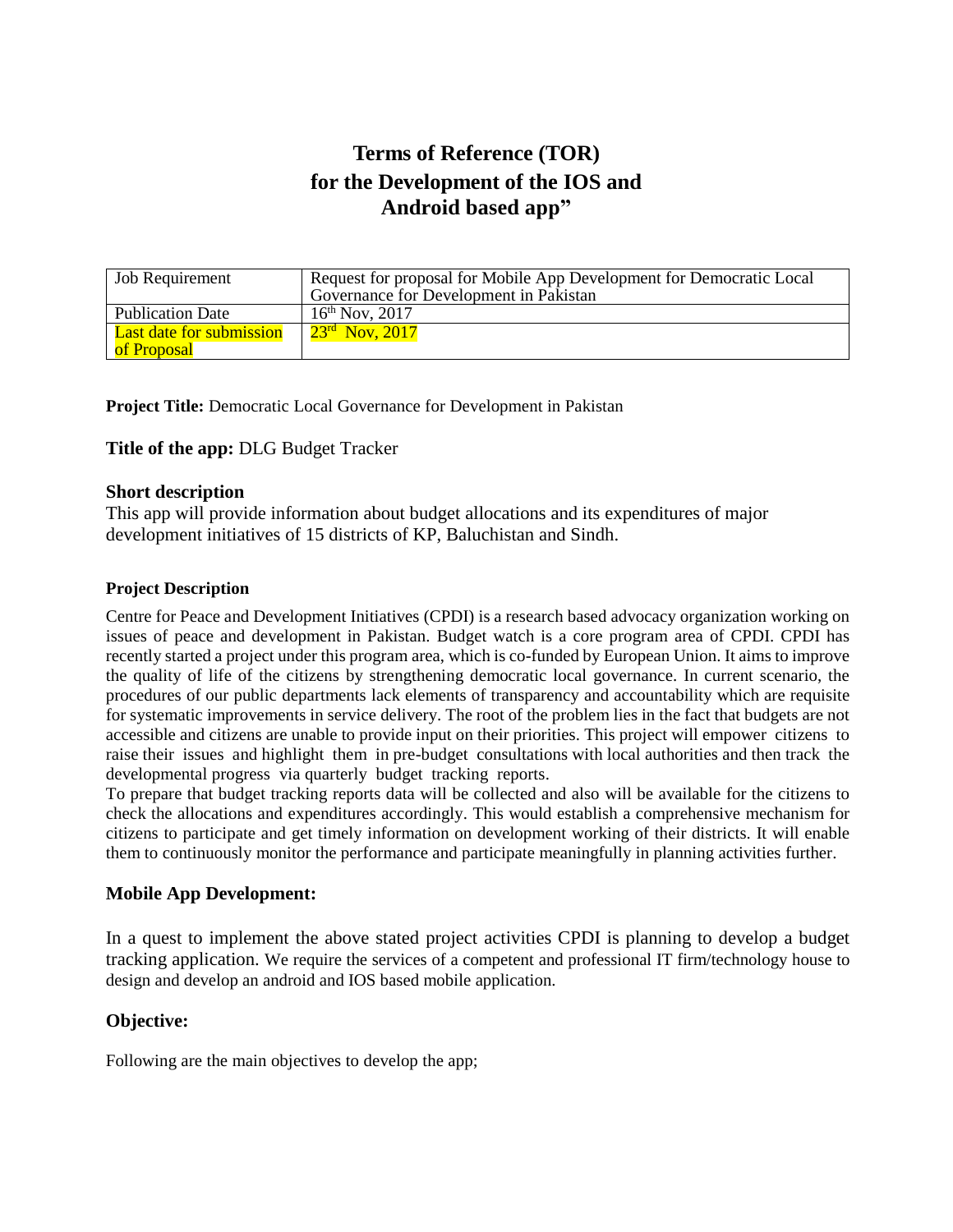**Accountability and Information sharing:** Citizens, civil society organizations, Journalists and development practitioners would be able to track how budget are being released and development work is being done in their districts.

**Efficiency**: Access to data will help the policymakers, bilateral agencies, and multilateral organizations manage development finance more effectively and efficiently to achieve greater impact on sustainable development.

**Trust building**: Accessibility to information, accountability and transparency are for creating development partnerships that are based on trust. Through this app all aforesaid good governance elements will be ensured and trust of citizens will improve on public departments.

# **Features:**

The mobile app, DLG Budget Tracker, will provide the budget allocation and its expenditure data of 15 project districts on quarterly basis. Major development projects of Education, Health, and Water and Sanitation department pertaining to a particular district shall be enlisted. Their budget allocations and the expenditure shall be tracked on quarterly basis and data will be updated at back end server to make available for its users.

The app should be able to provide user with the options to select from drop down window province of choice and then required district. A dropdown selection of years starting from 2016-17 onwards will enable user to select the year of which he wants to see the budget details of particular district. The user will also be provided with options to see department-wise development budget and lists of development schemes in the district.

This mobile platform will not only provide the information of development projects to the users but also give them access to give feedback on the ongoing progress of development projects as per their observation on actual in field. It will also be linked with project web portal.

Once the user selects a specific scheme the app should show him/her, in a new window, the budget details of that scheme showing total budget allocation and quarter wise release of budget and expenditures.

The app design should be such that it should enable CPDI to add data for all the future years/quarters to come while keeping the old data available for the users. The app design should also be kept flexible to adapt to any changes that CPDI might want to include in future.

The app should be designed in such manner that the progress on development projects can be entered at the backend by the IT staff of CPDI on quarterly basis without hampering the old data and without shutting the app.

### **General Requirements & Proposal Submission:**

Other than the data handling features mentioned above following features are also required must in the app;

- 1) **Simplicity for the user.** Convenient user interface/ user friendly interface. Must adhere to platform specific UI standards provided by Apple and Google respectively.
- 2) **Mobile Apps:** Native mobile apps for iOS and Android platforms are required.